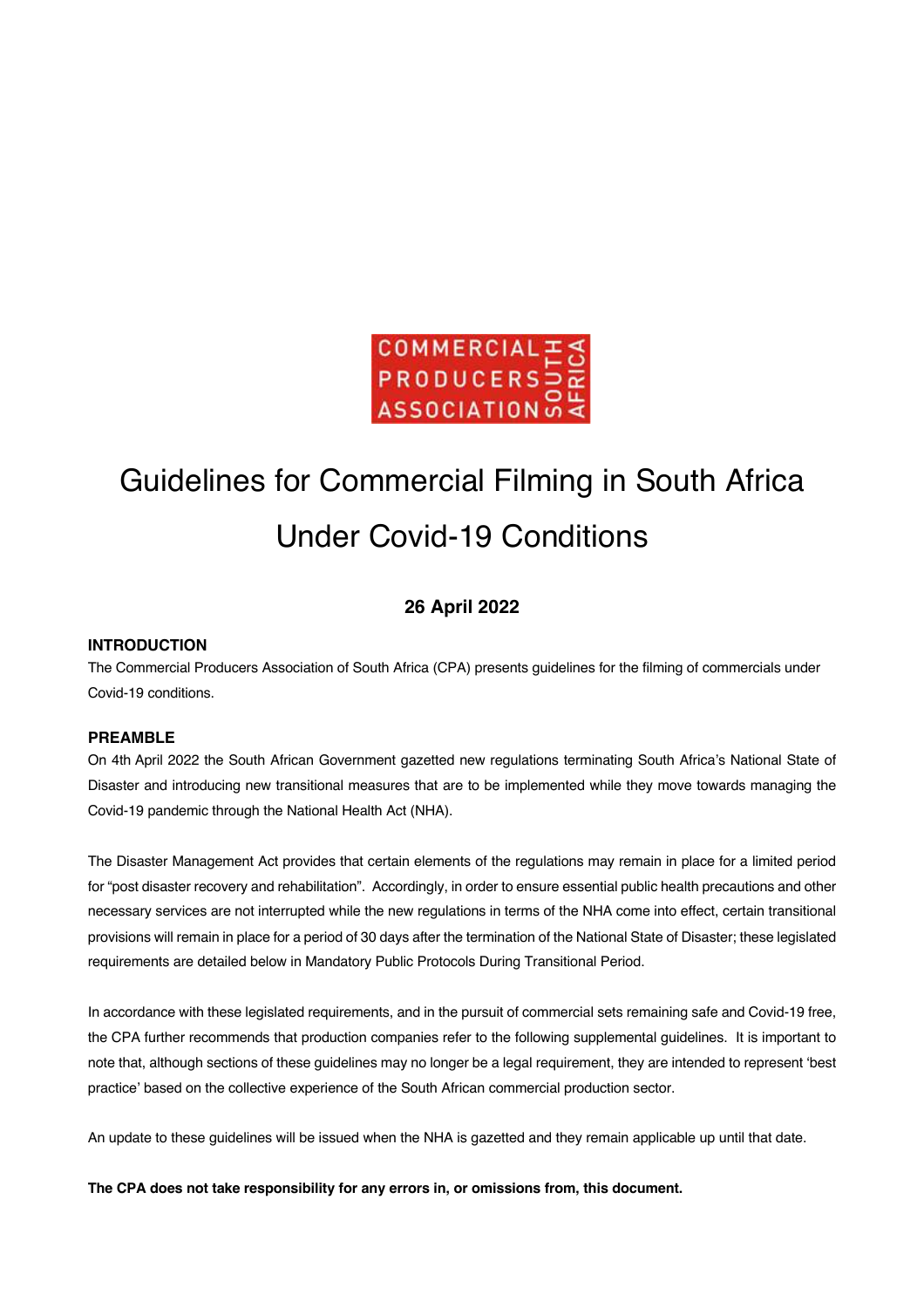# **PRACTICES ACROSS ALL PLACES OF WORK**

# **GENERAL PRACTICES**

Where relevant, for the purposes of these guidelines, general practices are assumed to apply to any place where work is being conducted (production office, on set, casting etc.)

- Monitoring systems must be in place to:
	- o Ensure compliance with safety protocols at all times
	- $\circ$  Identify infections amongst employees and crew members as efficiently as possible
- Covid-19 transmission risk, and health and safety assessments should be conducted.
- When arriving at any production related activity such as a meeting, casting, wardrobe call, or on set, all attendees should be screened for symptoms of Covid-19 by means of a temperature check, and/or a health questionnaire
- An attendee arriving at their place of work, be it a production office or film set, who is deemed to be symptomatic for Covid-19 should
	- o Agree to undergo a Covid-19 test to establish their Covid-19 status
	- o Agree to release themselves from the remainder of the production
- Social distancing measures must be practiced at all times
- The wearing of government regulation masks that cover the nose and mouth is mandatory in any indoor or confined space such as a car; masks are not required when outdoors. Although this is accordance with government regulations each producer will have the right to make a decision around exterior mask-wearing that is based on the Covid-19 risk at each location and on their client's requirements
- Every film shoot is unique, therefore, when it comes to creative considerations and what is permissible in front of camera, common sense must prevail; producers need to consider what is responsible on a case-by-case basis
- Where personnel (including minors) fail to provide their own, PPE and hand sanitizer will be provided
- All work environments will have both hand sanitizer and hand-washing facilities available
- As far as is possible all working areas will be well ventilated

# **TESTING, QUARANTINE, AND ISOLATION**

- There is currently no legislated requirement for
	- o on-set testing
	- o quarantine, or isolation.
- In the instance of either testing positive (whether asymptomatic or not), or simply being symptomatic for Covid-19 it is assumed that - in the best interest of the production and all those working on it - the individual concerned will leave the workplace and not return until it is safe to do so.

# **VACCINATIONS**

- It is up to the individual companies to implement a vaccination policy that suits their requirements and/or those of their client.
- Should vaccinations be mandatory, this must be communicated at booking stage

# **INFORMED CONSENT**

- Each person will be on set or in the office under the premise of 'informed consent'.
- On set, this will be acknowledged by way of signing the "Crew and Cast Indemnity Form"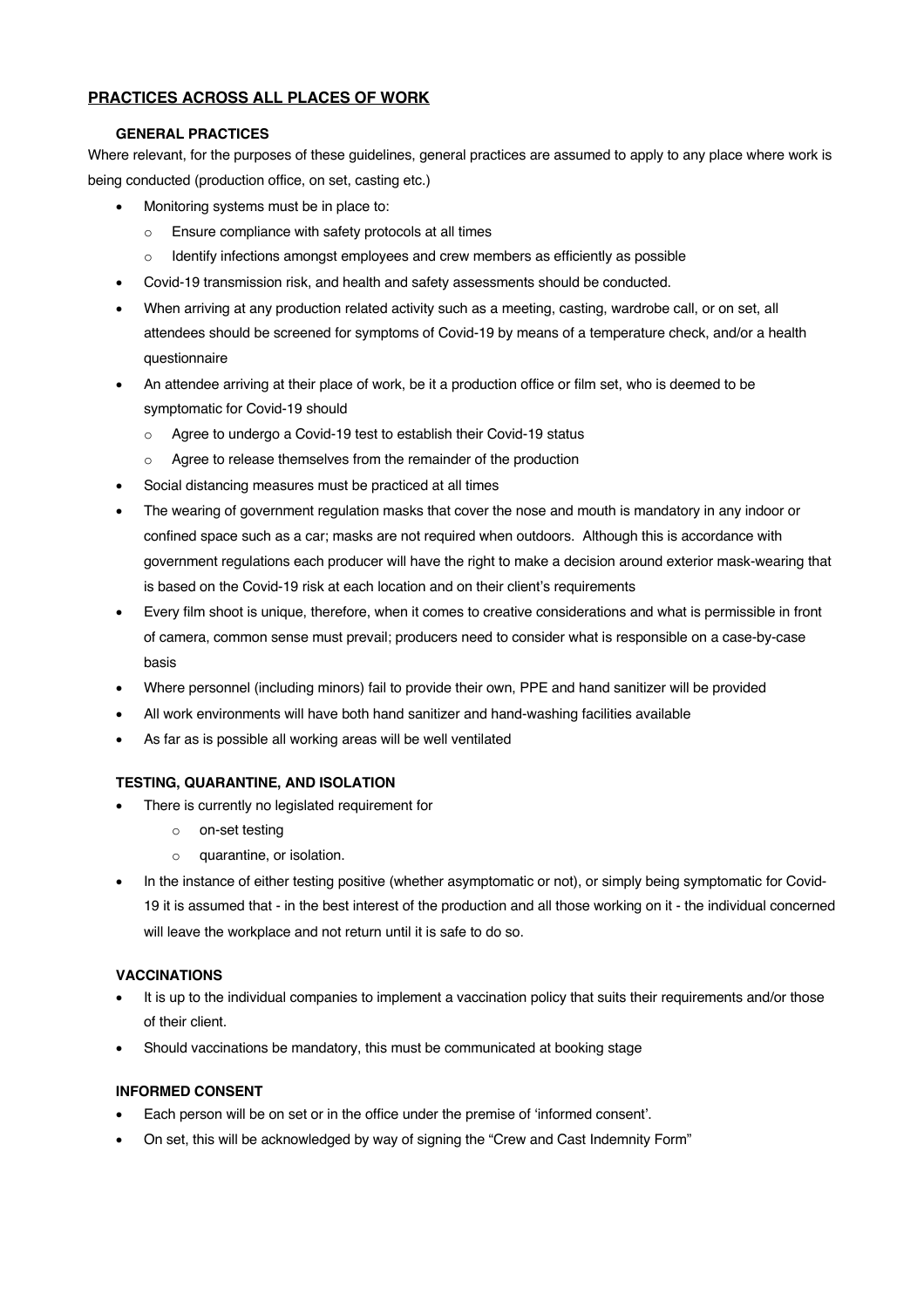# **GUIDELINES**

# **PRACTICAL IMPLEMENTATION OF GUIDELINES**

- All companies are advised to conduct ongoing education of staff, crew, cast, and suppliers ensuring that they are educated on the ways in which the coronavirus is spread, and measures to be taken to limit infection.
- Places of work including film sets must have clear signage regarding the prevention of the spread of coronavirus; this information should be communicated regularly.

# **INTERNATIONAL TRAVEL GUIDELINES**

## **REQUIREMENTS FOR TRAVEL TO SOUTH AFRICA**

- Over and above the required visa documentation, international travellers will need to comply with the following:
	- o A certified, negative PCR Covid-19 test dated no more than 72 hours prior to departure **or** proof of vaccination
	- $\circ$  Proof of travel insurance with cover in place for all Covid-19 related expenses (medical expenses, repatriation etc)

# **PRE-PRODUCTION GUIDELINES**

#### **OFFICE BASED PRE-PRODUCTION**

• For regular staff, each company can implement their own guidelines

## **CASTING**

• Masks are to be worn at all times in-doors with the exception of cast during a take

## **TECHNICAL RECCE**

• A risk assessment of interior locations should be conducted by a producer or duly appointed production person; this can be an independent person or a duly appointed production person.

#### **WARDROBE FITTINGS**

• Masks are to be worn at all times with the exception of cast when wardrobe is being presented for approval

# **ON-SET GUIDELINES**

# **COMPREHENSIVE GUIDELINES FOR ALL DEPARTMENTS**

• It is assumed that all previously defined guidelines are applicable to all departments and are thus not repeated here.

# **MEDIC AND ON SET SCREENING OR TESTING**

- For all shoot days (regardless of shoot size), at a minimum a qualified medic from a registered ambulance service should be present on set; on a large shoot more than one may be required
- The Medic will be responsible for all Covid-19 related heath checks, safety, and compliance on set or at basecamps.
- The name and contact details of the Medic on set will be clearly visible in the call sheet, on dailies, and communicated to crew and talent
- Before being allowed access to set, all personnel including crew, cast, client, and agency will be screened by the Health & Safety team where they will be required to:
	- o submit to a temperature screening
	- o complete and sign a Health Questionnaire
	- o read and sign the Covid-19 Crew and Cast Indemnity form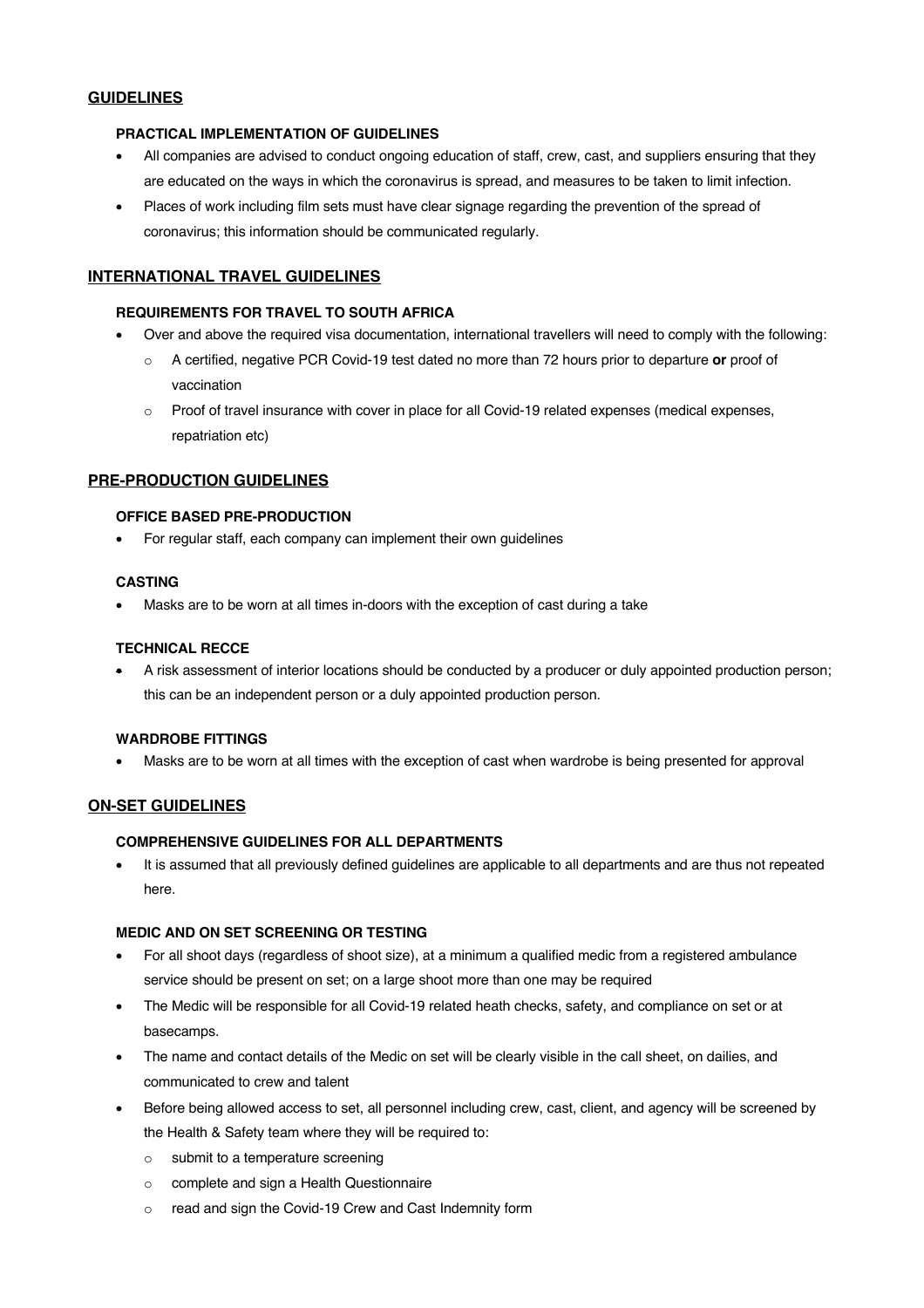# **HEALTH DECLARATIONS**

- A Health Questionnaire or a written declaration will be obtained from everyone attending the shoot. This health questionnaire will clarify
- That they are not symptomatic for Covid-19 at the time of signing
- That they have not been symptomatic for Covid-19 in the previous 7 days
- That if they have been symptomatic for Covid-19, they have completed the regulated 7-day isolation period from onset of symptoms of Covid-19
- Should vaccinations be mandatory for a production, confirmation of vaccine status

# **ADDITIONAL NOTES**

- Crew will suffer no fear of reprisals, and be assured of confidentiality, should they report to the Medic any guidelines that are not being adhered to
- Anyone found in non-compliance of these guidelines could be asked to leave set with immediate effect
- During prep or shoot, should anyone who is actively associated with the production test positive or develop symptoms of Covid-19, they must advise the producer, production manager, or a duly appointed person on set immediately

# **DEPARTMENT SPECIFIC GUIDELINES**

# **CATERING & CRAFT**

- Hand-washing stations and hand sanitizers will be placed at catering areas
- Catering and craft personnel will wear PPE when indoors
- In the instance of
	- o Buffet meals only the catering team should manage the serving of food
	- o Pre-packed meals these will be served in eco-friendly, enclosed packaging with the appropriate crockery and cutlery supplied
- Only a dedicated craft-team member should handle the on-set snacks whether package or 'open'

# **TALENT**

• Talent will be required to wear masks or face shields when indoors with the exception of during takes or during make-up application.

# **WARDROBE, MAKE-UP & HAIR DEPARTMENTS**

- Make-up and hair stations must allow for social distancing
- Talent's PPE will only be required when indoors
- Team members will sanitise between each make-up application
- When fitting wardrobe, social distancing must be respected

# **LOCATIONS**

- As per the requirements of the Cape Town Film Office (CTFO), at the time of the Technical Recce, all locations will be assessed for their Covid-19 risk level by a duly appointed person. The CTFO form for risk assessments must be completed and the template for this can be obtained from the CTFO. (It is important to note that these risk assessments do not constitute a risk assessment for areas such as stunts and/or any other safety requirements on set).
- In conjunction with their client's requirements, at any exterior location, the producer will advise on the decision around whether mask-wearing should be implemented
- A separate holding area for children, child-minders and parents will be provided.